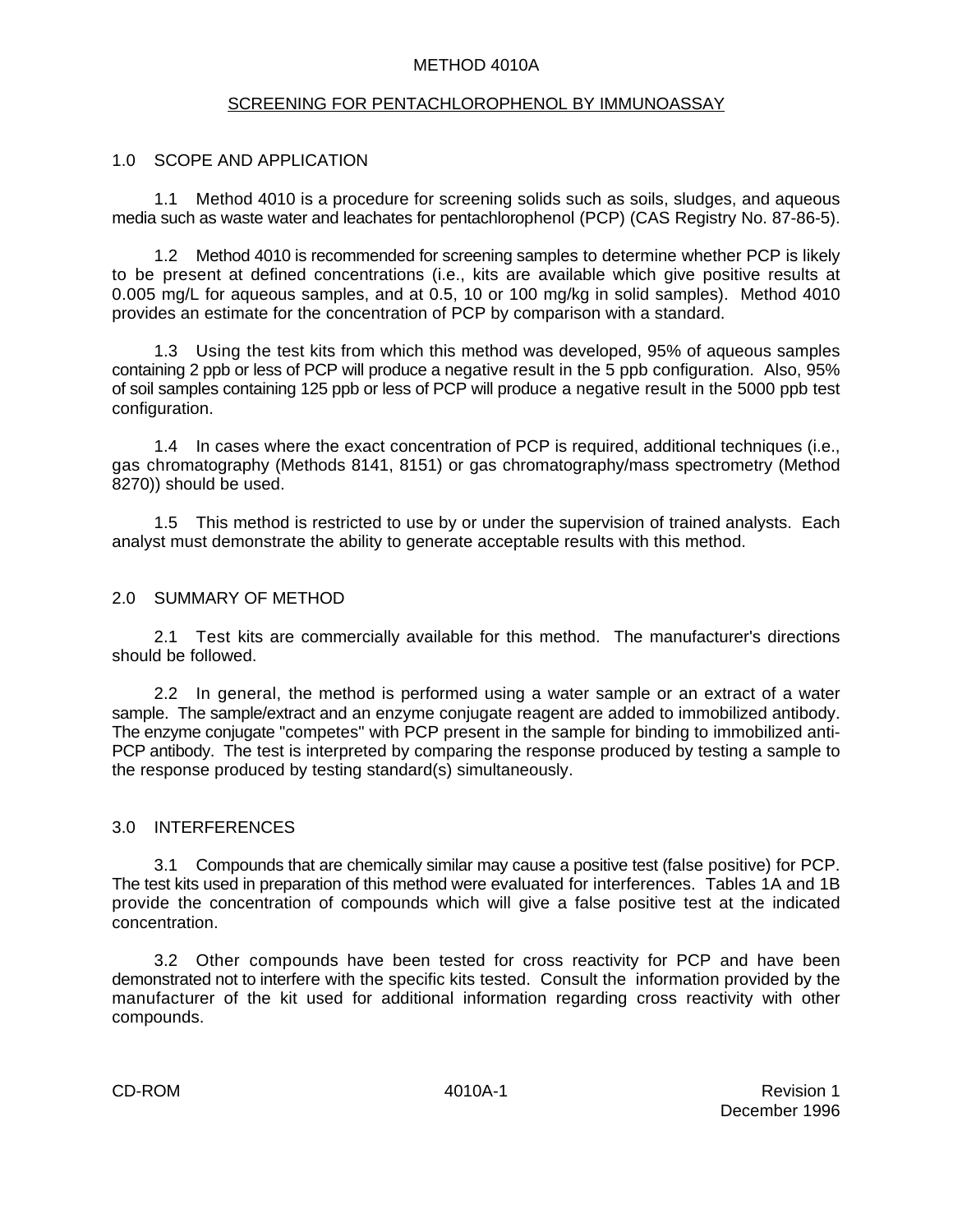3.3 Storage and use temperatures may modify the method performance. Follow the manufacturer's directions for storage and use.

#### 4.0 APPARATUS AND MATERIALS

Immunoassay test kit: PENTA RISc<sup>™</sup> (EnSys, Inc.), EnviroGard<sup>™</sup> PCP in Soil (Millipore, Inc.), or equivalent. Each commercially available test kit will supply or specify the apparatus and materials necessary for successful completion of the test.

#### 5.0 REAGENTS

Each commercially available test kit will supply or specify the reagents necessary for successful completion of the test.

#### 6.0 SAMPLE COLLECTION, PRESERVATION, AND HANDLING

6.1 See the introductory material to this chapter, Organic Analytes, Sec. 4.1.

6.2 Soil samples may be contaminated, and should therefore be considered hazardous and handled accordingly.

#### 7.0 PROCEDURE

Follow the manufacturer's instructions for the test kit being used. Those test kits used must meet or exceed the performance specifications indicated in Tables 2-10.

#### 8.0 QUALITY CONTROL

8.1 Follow the manufacturer's instructions for the test kit being used for quality control procedures specific to the test kit used. Additionally, guidance provided in Method 4000 and Chapter One should be followed.

8.2 Use of replicate analyses, particularly when results indicate concentrations near the action level, is recommended to refine information gathered with the kit.

8.3 Do not use test kits past their expiration date.

8.4 Do not use tubes or reagents designated for use with other test kits.

8.5 Use the test kits within their specified storage temperature and operating temperature limits.

8.6 Method 4010 is intended for field or laboratory use. The appropriate level of quality assurance should accompany the application of this method to document data quality.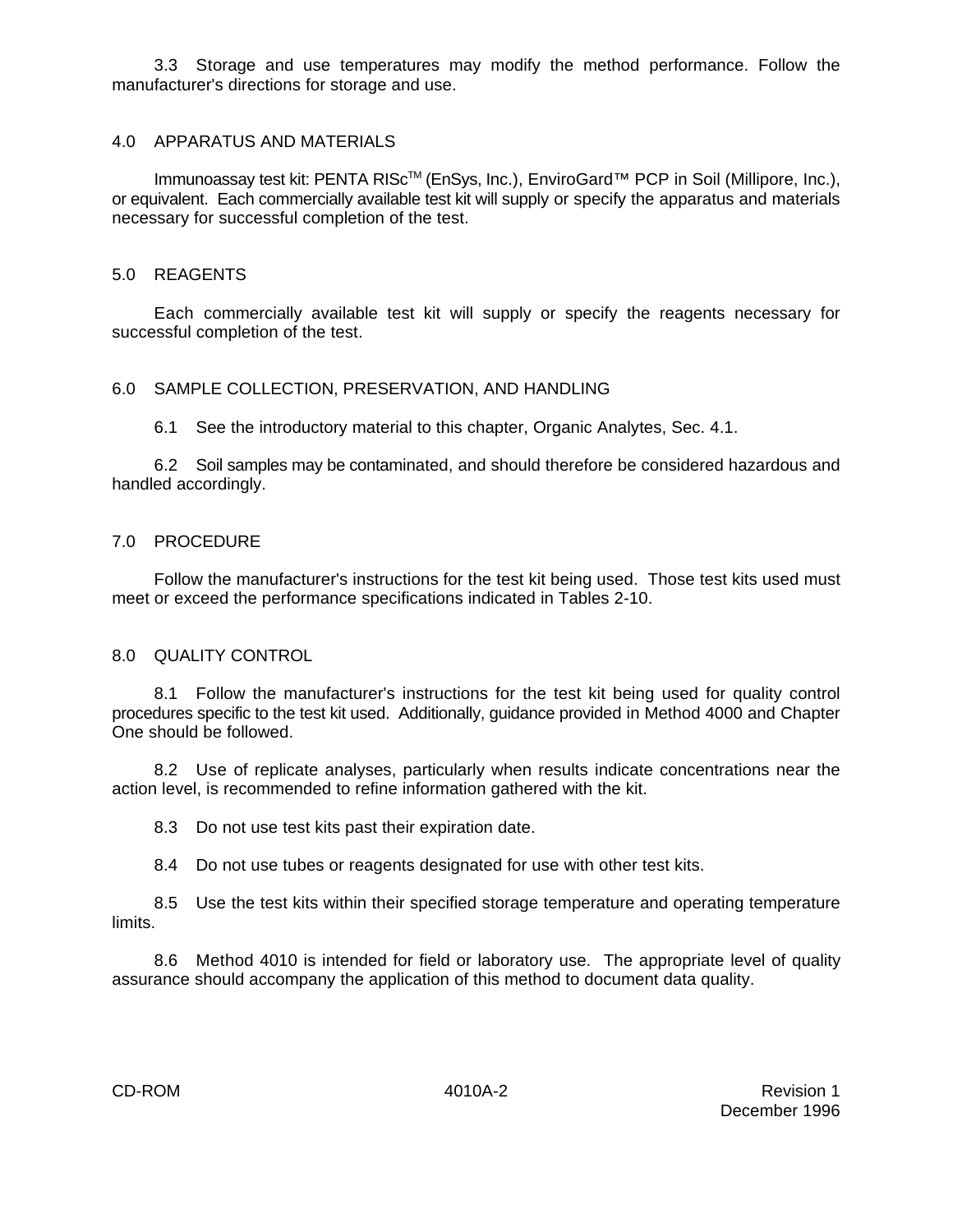#### 9.0 METHOD PERFORMANCE

9.1 This method has been applied to a series of groundwater, process water, and wastewater samples from industries which use PCP, and the results compared with GC/MS determination of PCP (Method 8270). These results are provided in Table 2. These results represent determinations by two laboratories using the PENTA RISc<sup>TM</sup> test kit.

9.2 This method has been applied to a series of soils from industries which use PCP and the results compared with GC/MS determination of PCP via method 8270. These results are provided in Table 3. These results represent determinations by two laboratories using the PENTA RISC<sup>TM</sup> test kit.

9.3 Sensitivity of the EnviroGard PCP in Soil Test Kit was determined by establishing the "noise" level expected from matrix effects encountered in negative soil samples and determining the corresponding PCP concentration by comparison to the analyte-specific response curve. Eight different soils which did not contain PCP were assayed. Each of these soils was extracted in triplicate and each extract was analyzed in three different assays. The mean and the standard deviation of the resulting %Bo's (%Bo =  $[(OD_{\text{sample}}/OD_{\text{negative control}}) \times 100]$ , see definitions in Method 4000) were calculated and the sensitivity was estimated at two standard deviations below the mean. The sensitivity for Method 4010 was determined to be 80% Bo at a 95% confidence interval. Based on the average assay response to PCP, this corresponds to 2 ppm PCP. These data are shown in Table 4.

9.4 The effect of water content of the soil samples on the EnviroGard<sup>™</sup> PCP in Soil test kit was determined by assaying three different soil samples which had been dried and subsequently had water added to 30% (w/w). Aliquots of these samples were then fortified with PCP. Each soil sample was assayed three times, with and without added water, and with and without home heating oil (HHO) fortification. It was determined that water in soil up to 30% had no detectable effect on the method. These data are shown in Table 5.

9.5 The effect of the pH of the soil extract on the EnviroGard™ PCP in Soil test kit was determined by adjusting the soil pH of three soil samples. Soil samples were adjusted to pH 2 - 4 using 6N HCl and pH 10 - 12 using 6N NaOH. Aliquots of the pH adjusted soil samples were fortified with PCP and the unfortified and fortified samples were extracted. These extracts were assayed three times. It was determined that soil samples with pH ranging from 3 to 11 had no detectable effect on the performance of the method. These data are shown in Table 6.

9.6 The bias of the EnviroGard<sup>™</sup> PCP in Soil test kit was estimated by fortifying three different soil samples at two different concentrations (10 and 100 ppm PCP). Each fortified sample was extracted three times and each extract was assayed three times. Recovery for individual determinations ranged from 60% to 125%. Average recovery for each individual extract ranged from 72% to 101%. Overall average recovery for all samples was 86%. These data are summarized in Table 7.

9.7 The effect of co-contamination of soil samples with oil on the EnviroGard™ PCP in Soil test kit was investigated. Three soil samples were adulterated with diesel oil and aliquots were fortified with PCP. The samples were extracted and the extracts each assayed three times. It was determined that no interference was detected in samples with up to 10% oil contamination. The data from samples adulterated at 10% are shown in Table 8.

9.8 A field trial was conducted at a contaminated site using the EnviroGard™ PCP in Soil test kit. Method 4010 was used to identify soil which had been contaminated with PCP from wood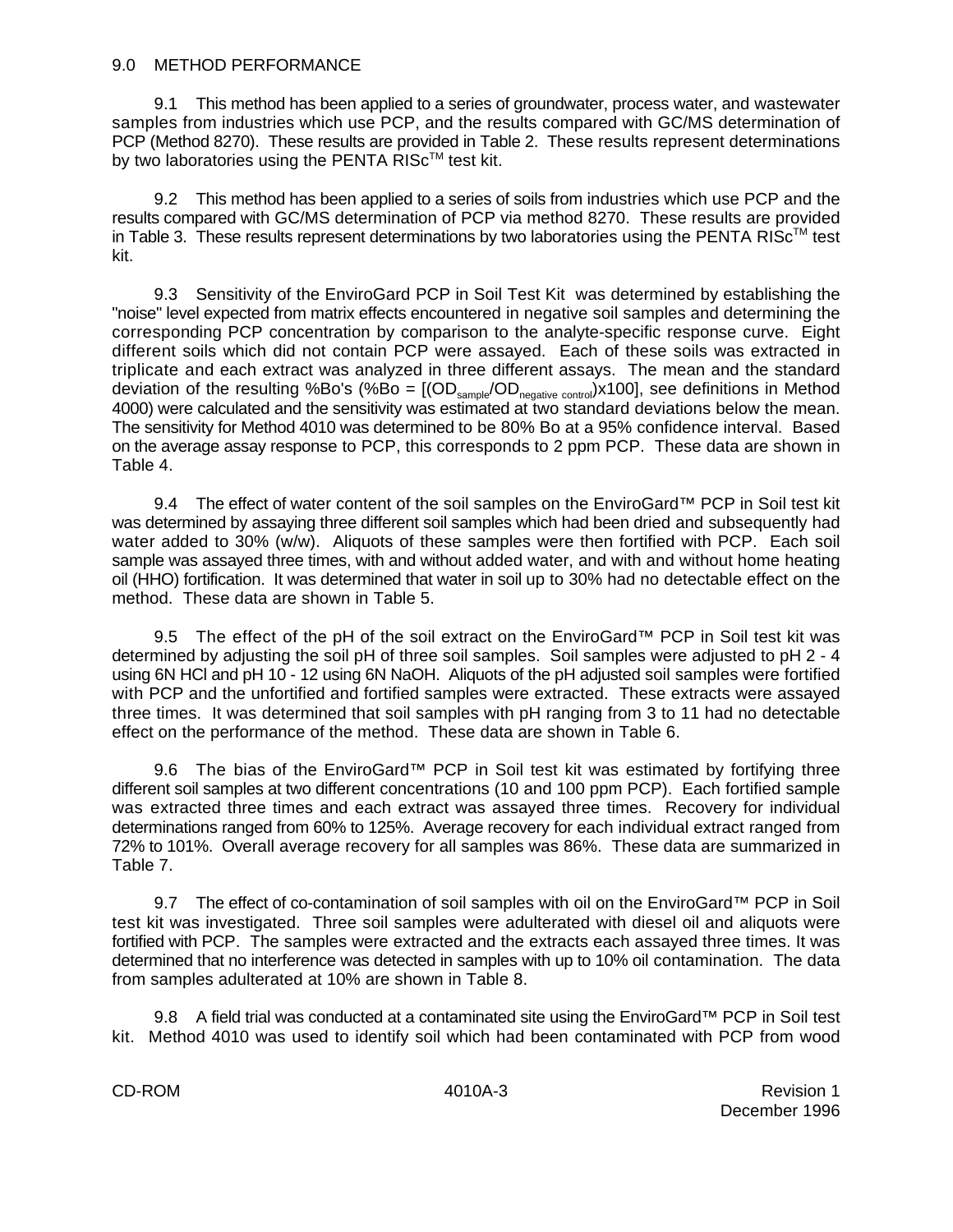treatment operations. A total of 33 samples were analyzed including 5 field duplicates. For the field duplicates, the reference method demonstrated an average coefficient of variation of 16%. For Method 4010 average coefficient of variation was 31%. Since Method 4010 is not quantitative, quantitative values were estimated. These data are shown in Table 9. At the 10 ppm cutoff, there were 0/33 (0%) false negatives and 0/33 (0%) false positives. At the 100 ppm cutoff, there was 1/33 (3%) false negatives and 1/33 (3%) false positives. These data are shown in Table 10.

#### 10.0 REFERENCES

- 1. J.P. Mapes, K.D. McKenzie, L.R. McClelland, S. Movassaghi, R.A. Reddy, R.L. Allen, and S.B. Friedman, "Rapid, On-Site Screening Test for Pentachlorophenol in Soil and Water - PENTA-RISc<sup>™</sup>", Ensys Inc., Research Triangle Park, NC 27709
- 2. J.P. Mapes, K.D. McKenzie, L.R. McClelland, S. Movassaghi, R.A. Reddy, R.L. Allen, and S.B. Friedman, "PENTA-RISc™ - An On-Site Immunoassay for Pentachlorophenol in Soil", Ensys Inc., Research Triangle Park, NC 27709
- 3. PENTA-RISc<sup>™</sup> Instructions for Use, Ensys Inc.
- 4. EnviroGard™ PCP in Soil Test Kit Guide, Millipore, Inc.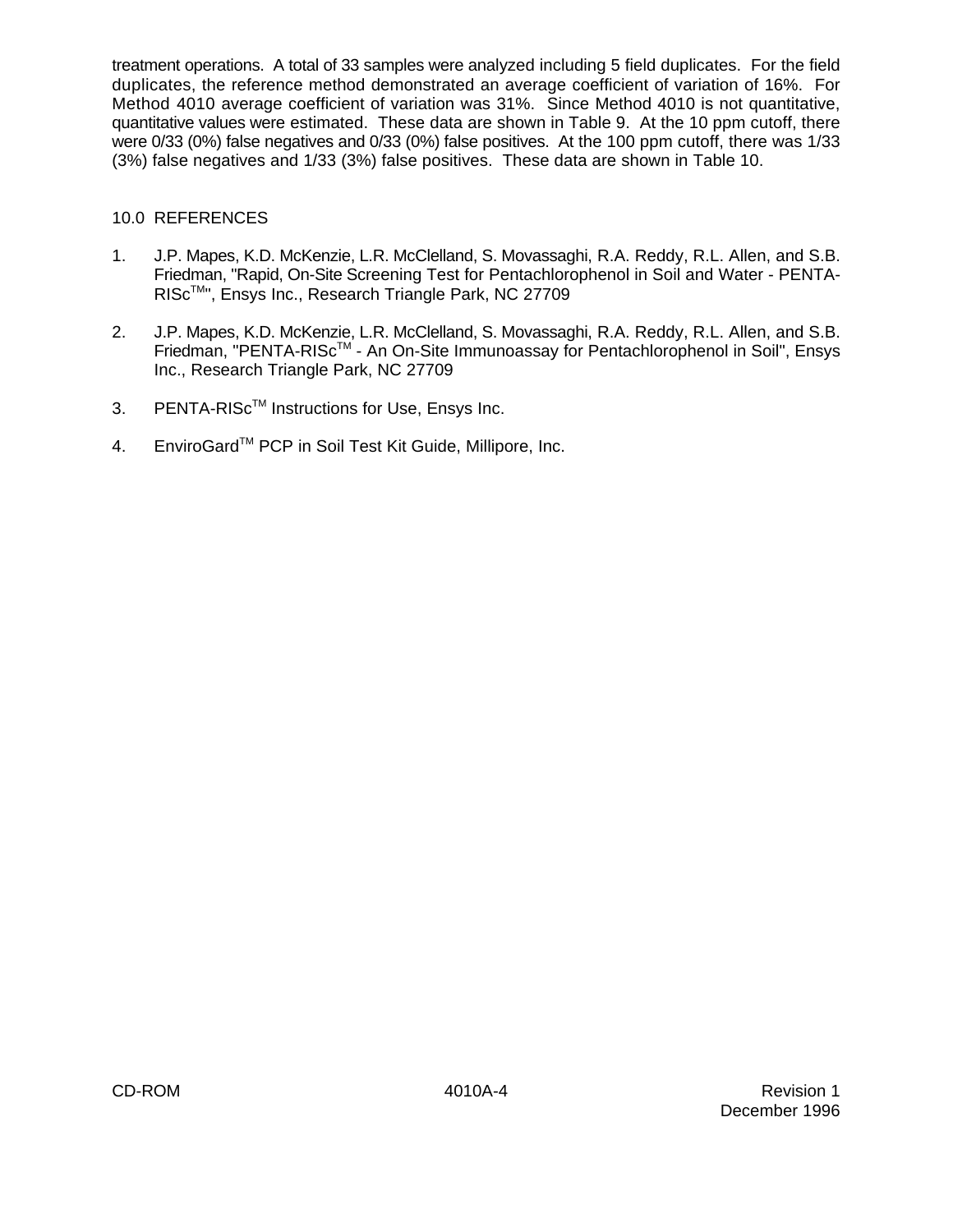## TABLE 1A

| Compound <sup>a</sup>     | Concentration (mg/Kg) in<br>Soil to Cause a False<br>Positive for PCP at 0.5<br>mg/Kg | Concentration (µg/L) in<br>Water to Cause a False<br>Positive for PCP at 5<br>$\mu$ g/L |
|---------------------------|---------------------------------------------------------------------------------------|-----------------------------------------------------------------------------------------|
| 2,6-Dichlorophenol        | 700                                                                                   | 600                                                                                     |
| 2,3,4-Trichlorophenol     | 400                                                                                   | 600                                                                                     |
| 2,4,6-Trichlorophenol     | 16                                                                                    | 100                                                                                     |
| 2,4,5-Trichlorophenol     | 100                                                                                   | 500                                                                                     |
| 2,3,5,6-Tetrachlorophenol | 1.2                                                                                   |                                                                                         |
| Tetrachlorohydroquinone   | 500                                                                                   | >1500                                                                                   |

## Cross Reactivity for PCP PENTA RISc™ Test Kit

<sup>a</sup> Compounds assayed at 3.75 µM (molar equivalent of PCP at 1000 µg/L), except where noted.

# TABLE 1B

# Cross Reactivity for PCP EnviroGard™ PCP in Soil Test Kit

| Compound              | Lower Limit of Detection<br>(mg/kg) |
|-----------------------|-------------------------------------|
| Pentachlorophenol     | 10                                  |
| 2,5-Dichlorophenol    | 1000                                |
| 2,6-Dichlorophenol    | 1000                                |
| 2,3,4-Trichlorophenol | 1000                                |
| 2,3,5-Trichlorophenol | 500                                 |
| 2,3,6-Trichlorophenol | 500                                 |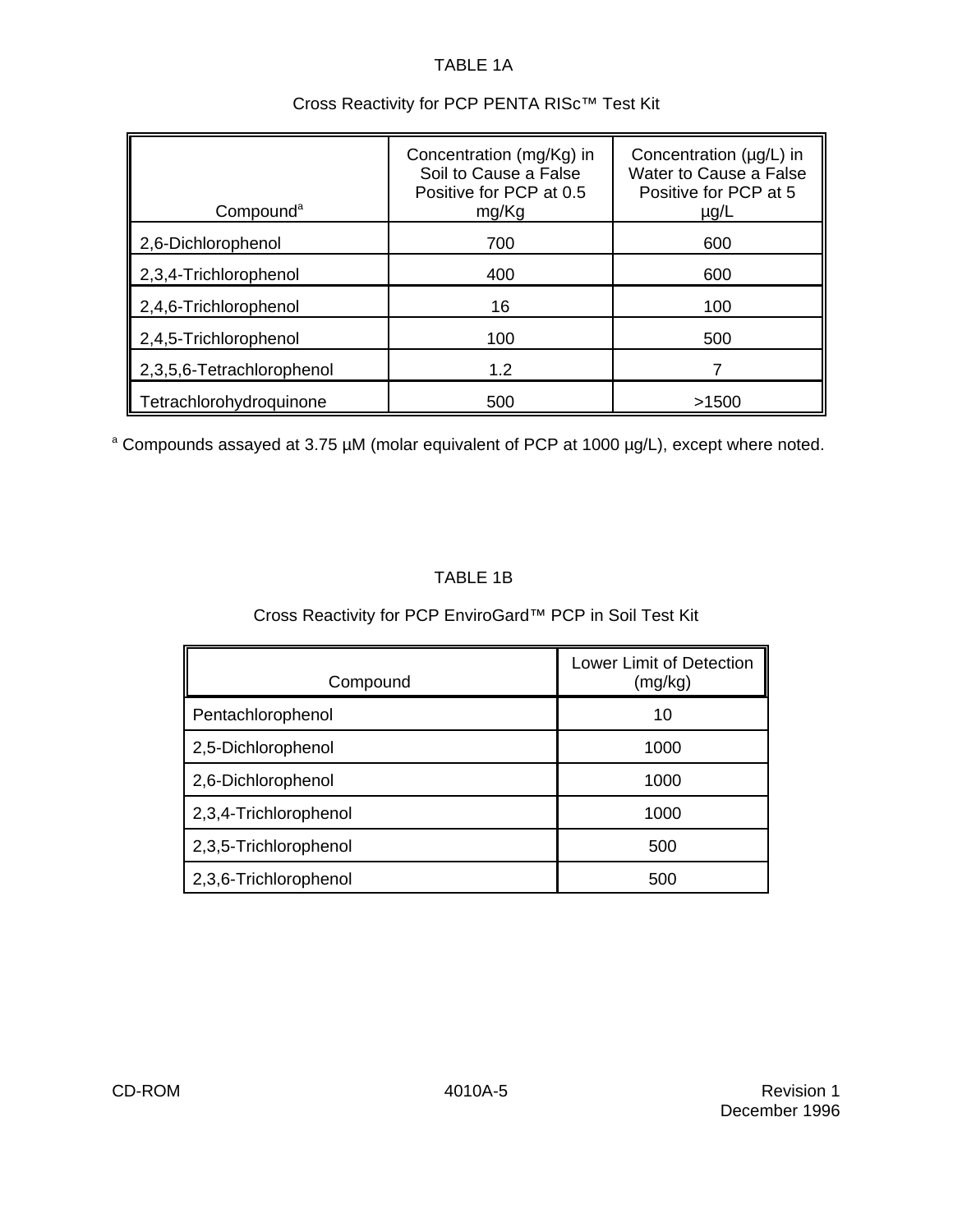| Compound                                                                                                            | Lower Limit of Detection<br>(mg/kg)                          |  |  |
|---------------------------------------------------------------------------------------------------------------------|--------------------------------------------------------------|--|--|
| 2,4,5-Trichlorophenol                                                                                               | 500                                                          |  |  |
| 2,4,6-Trichlorophenol                                                                                               | 500                                                          |  |  |
| The following compounds were tested and found to yield negative results at<br>1,000 ppm:                            |                                                              |  |  |
| 2,3,5,6-Tetrachloronitrobenzene<br>3,5-Dichlorophenol<br>2,4-Dichlorophenol<br>2,3-Dichlorophenol<br>4-Chlorophenol | PCB (Aroclor 1248)<br>TNT<br>DDT<br><b>PAHs</b><br>Chlordane |  |  |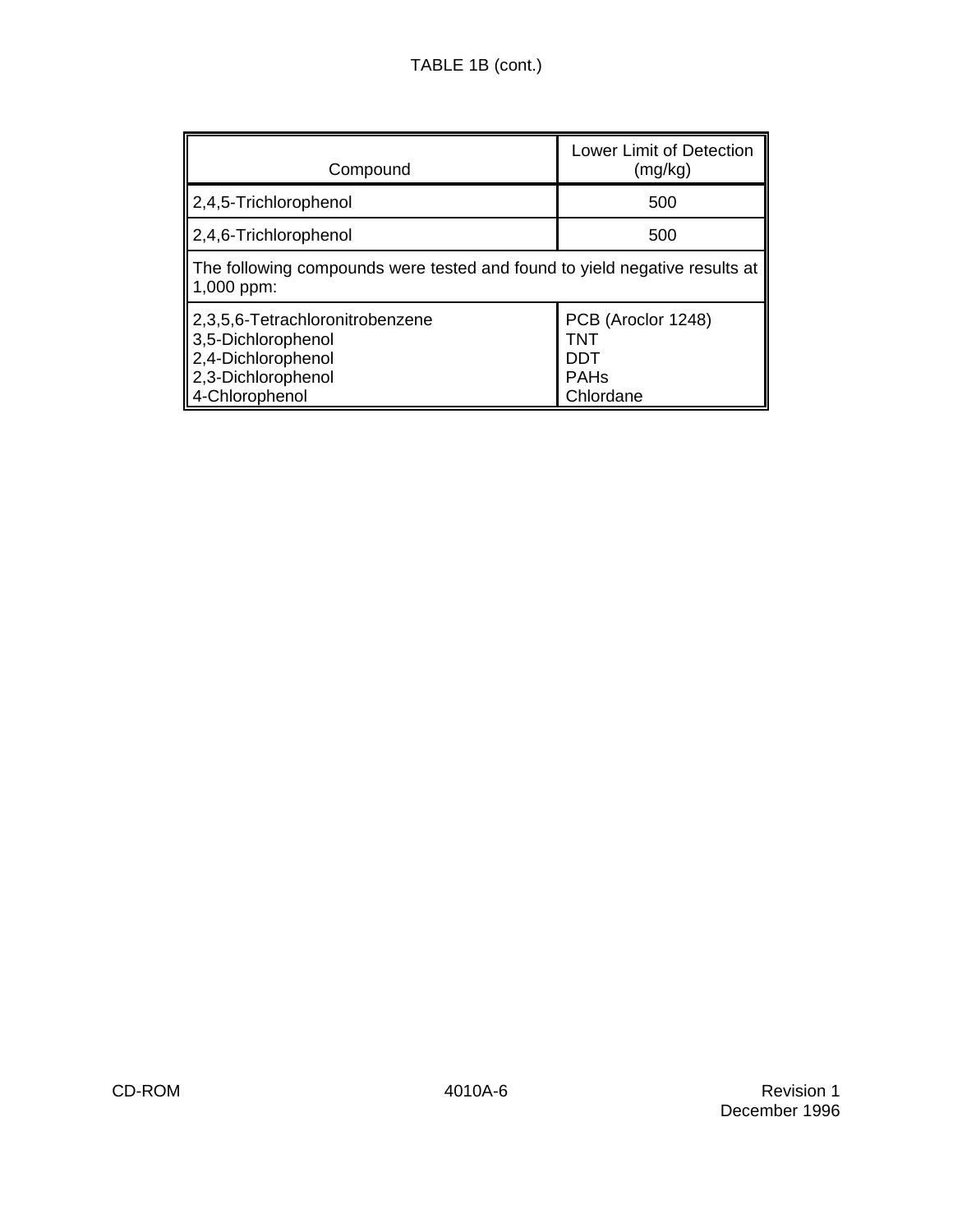|               | <b>Screening Results (ppm)</b> |         |         |       |             |                 |         | Concentration measured | <b>AGREEMENT</b> <sup>a</sup> |  |
|---------------|--------------------------------|---------|---------|-------|-------------|-----------------|---------|------------------------|-------------------------------|--|
| Sample Type   | 0.005                          | 0.05    | 0.1     | 0.5   | $\mathbf 1$ | $5\overline{)}$ | 50      | by GC/MS (ppm)         | Y, FP, FN                     |  |
| groundwater   |                                |         |         |       | $\geq$      | $\, >$          | $\prec$ | 3.5                    | <b>FP</b>                     |  |
|               |                                |         | $\, >$  | $\,<$ |             |                 |         | 0.35                   | Y                             |  |
|               | $\,>$                          | $\,<\,$ |         |       |             |                 |         | < 0.1                  | Y                             |  |
|               |                                |         |         |       |             | $\geq$          | $\,<$   | 8.2                    | Y                             |  |
|               | $\,>$                          | $\, >$  |         |       | $\geq$      | $\,<$           |         | 2.8                    | Y                             |  |
|               | $\,>$                          | $\,>$   |         |       | $\, >$      | $\,<$           |         | 2.9                    | Y                             |  |
| process water | $\,>$                          | $\,$    | $\,<$   | $\,<$ |             |                 |         | 0.21                   | ${\sf FN}$                    |  |
|               | $\, >$                         | $\,>$   | $\prec$ | $\,<$ |             |                 |         | 0.17                   | Y                             |  |
|               |                                |         | $\,>$   | $\,<$ |             |                 |         | 0.12                   | Y                             |  |
| wastewater    |                                | $\, >$  | $\, >$  | $\,<$ | $\,<$       |                 |         | 0.6                    | ${\sf FP}$                    |  |
|               |                                |         |         |       | $\geq$      | $\,<$           |         | 1.4                    | Y                             |  |
|               | $\,>$                          | $\, >$  | $\prec$ |       |             |                 |         | < 0.1                  | Y                             |  |
|               |                                |         | $\geq$  | $\,<$ |             |                 |         | 0.17                   | Y                             |  |
| run-off       | $\geq$                         | $\, >$  | $\prec$ |       |             |                 |         | < 0.1                  | Y                             |  |
|               | $\,>$                          | $\prec$ |         |       |             |                 |         | 0.034                  | Y                             |  |
|               |                                | $\, >$  |         |       | $\prec$     |                 |         | 0.098                  | Y                             |  |
|               |                                | $\geq$  |         |       | $\prec$     |                 |         | 0.084                  | Y                             |  |
|               |                                | $\,$    |         |       | $\,<\,$     |                 |         | 0.086                  | Y                             |  |

# Comparison of PENTA RIS $c^{TM}$  Test Kit with GC/MS - Aqueous Matrix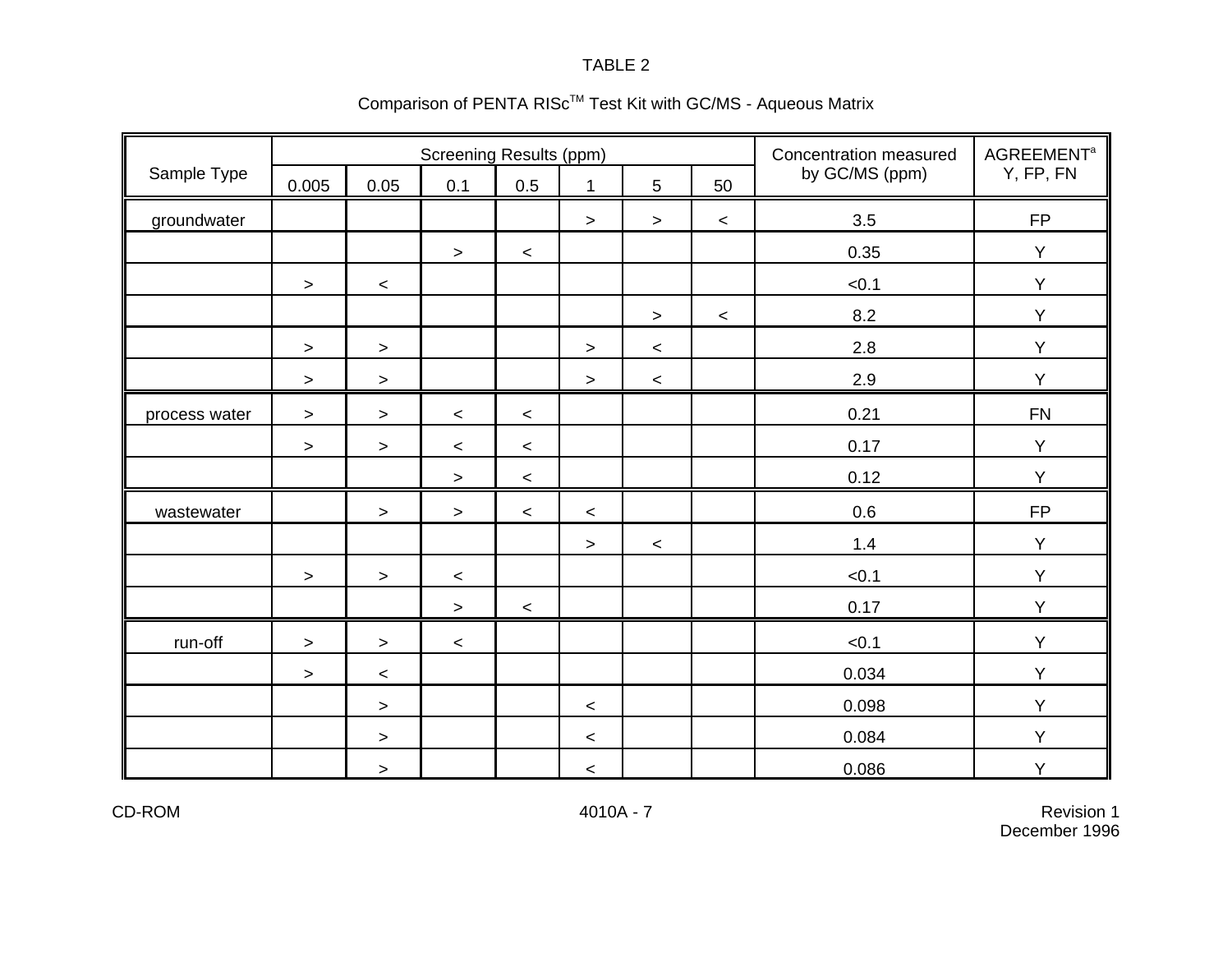| TABLE 2 (cont.) |  |
|-----------------|--|
|-----------------|--|

|                 |        |         | <b>Screening Results (ppm)</b> |     | Concentration measured | <b>AGREEMENT<sup>a</sup></b> |         |                |              |  |
|-----------------|--------|---------|--------------------------------|-----|------------------------|------------------------------|---------|----------------|--------------|--|
| Sample Type     | 0.005  | 0.05    | 0.1                            | 0.5 |                        | 5                            | 50      | by GC/MS (ppm) | Y, FP, FN    |  |
|                 |        |         |                                |     |                        | $\, > \,$                    |         | 2.1            | <b>FP</b>    |  |
| run-off (cont.) |        | $\geq$  |                                |     | $\prec$                |                              |         | 0.073          | Y            |  |
|                 |        | $\geq$  |                                |     | $\,<\,$                |                              |         | 0.026          | <b>FP</b>    |  |
|                 | $\geq$ | $\prec$ |                                |     |                        |                              |         | 0.006          | Y            |  |
|                 |        |         |                                |     | $\,>$                  |                              |         | 0.169          | <b>FP</b>    |  |
|                 |        | $\geq$  |                                |     | $\prec$                |                              |         | 0.239          | $\checkmark$ |  |
|                 |        |         |                                |     | >                      |                              |         | 0.190          | <b>FP</b>    |  |
|                 |        |         |                                |     | $\geq$                 |                              |         | 0.114          | <b>FP</b>    |  |
|                 |        |         | $\geq$                         |     |                        | $\prec$                      |         | 0.346          | $\checkmark$ |  |
|                 |        |         |                                |     |                        | $\geq$                       |         | 1.1            | Y            |  |
|                 |        |         |                                |     |                        | $\geq$                       |         | 19             | $\checkmark$ |  |
|                 |        |         |                                |     | >                      |                              | $\,<\,$ | 4.3            | v            |  |

 $A^aY = Yes$ , FN = False Negative, FP = False Positive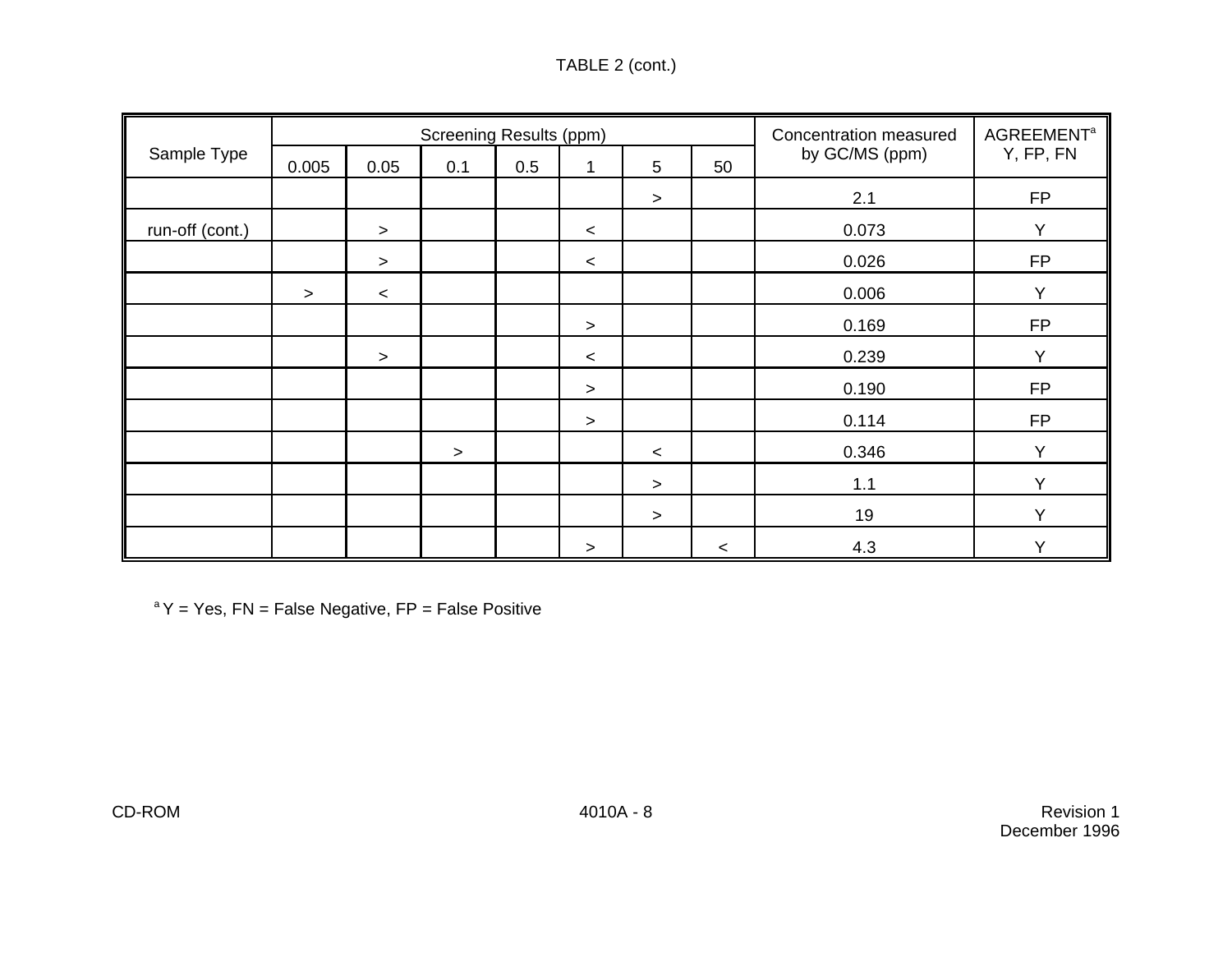| Concentration measured by |                          | Screening<br>Results (ppm) |              | <b>AGREEMENT<sup>a</sup></b> |
|---------------------------|--------------------------|----------------------------|--------------|------------------------------|
| GC/MS (ppm)               | 0.5                      | 5                          | 50           | Y, FP, FN                    |
| 1100                      | $\,>$                    | $\,>$                      | >            | Υ                            |
| 88                        | $\, >$                   | $\, >$                     | $\,<$        | <b>FN</b>                    |
| 0.31                      | $\,<\,$                  | $\,<$                      | $\,<\,$      | Υ                            |
| 0.72                      | $\,<$                    | $\,<\,$                    | $\,<\,$      | <b>FN</b>                    |
| 315                       | $\,$                     | $\,$                       | >            | Υ                            |
| 1.5                       | $\geq$                   | $\,<$                      | $\,<$        | Υ                            |
| 6.4                       | >                        | >                          | $\,<\,$      | Y                            |
| $\boldsymbol{9}$          | >                        | >                          | $\,<\,$      | Υ                            |
| 1.9                       | $\,$                     | $\,<$                      | $\,<$        | Υ                            |
| 46                        | $\,>$                    | $\,$                       | $\,>$        | FP                           |
| $<$ 1                     | $\,>$                    | $\,<$                      | $\,<$        | Υ                            |
| 21                        | $\,>$                    | $\,$                       | $\,<$        | Υ                            |
| 3.3                       | $\,>$                    | $\,<$                      | $\,<\,$      | Υ                            |
| $\overline{\mathcal{A}}$  | >                        | $\,>$                      | $\,<$        | <b>FP</b>                    |
| 11                        | $\,>$                    | $\,>$                      | $\,<$        | Υ                            |
| 18                        | >                        | $\,$                       | $\,<\,$      | Υ                            |
| 33                        | $\, > \,$                | >                          | $\,<\,$      | Υ                            |
| 54                        | >                        | $\,>$                      | $\,>$        | Υ                            |
| 65                        | >                        | $\,>$                      | >            | Υ                            |
| 74                        | $\,$                     | $\mathbf{L}$               | $\mathbf{L}$ | Υ                            |
| 83                        | $\geq$                   | $\geq$                     | $\geq$       | Y                            |
| 1.1                       | $\,$                     | $\,<$                      | $\,<$        | Υ                            |
| 14.3                      | $\,$                     | $\mathbf{I}$               | $\,<$        | Υ                            |
| < 1                       | $\overline{\phantom{0}}$ | $\prec$                    | $\prec$      | Υ                            |
| $\leq$ 1                  | $\leq$                   | $\leq$                     | $\leq$       | Y.                           |

#### Comparison of PENTA RISc<sup>™</sup> Test Kit with GC/MS Soil Matrix

CD-ROM 4010A-9 Revision 1 December 1996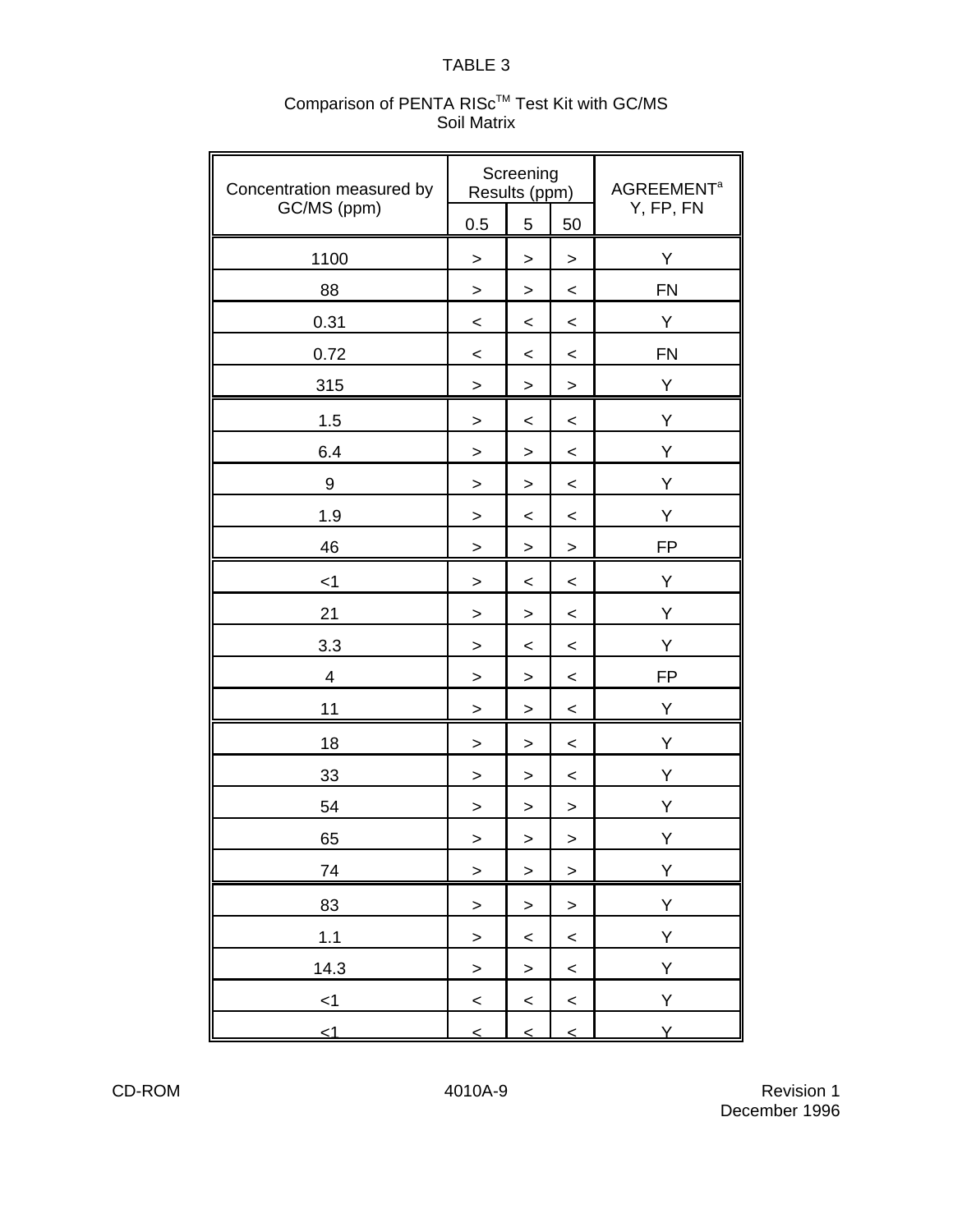| Concentration measured by |           | Screening<br>Results (ppm) |           | <b>AGREEMENT<sup>a</sup></b> |  |
|---------------------------|-----------|----------------------------|-----------|------------------------------|--|
| GC/MS (ppm)               | 0.5       | 5                          | 50        | Y, FP, FN                    |  |
| $<$ 1                     | $\,<\,$   | $\,<\,$                    | $\,<\,$   | Υ                            |  |
| 3.9                       | $\geq$    | $\,<\,$                    | $\,<\,$   | Υ                            |  |
| $<$ 1                     | $\,<\,$   | $\,<\,$                    | $\,<$     | Υ                            |  |
| 1.4                       | $\,>$     | $\,<\,$                    | $\,<$     | Υ                            |  |
| 48                        | $\geq$    | >                          | $\, > \,$ | <b>FP</b>                    |  |
| $<$ 1                     | $\,<\,$   | $\,<$                      | $\,<\,$   | Υ                            |  |
| 142                       | $\geq$    | $\geq$                     | $\, > \,$ | Y                            |  |
| 108                       | $\,>$     | >                          | $\,<$     | <b>FN</b>                    |  |
| 117                       | $\,$      | >                          | >         | Y                            |  |
| 56                        | $\,>$     | $\geq$                     | $\,$      | Υ                            |  |
| 2.5                       | $\,>$     | $\,<\,$                    | $\,<$     | Υ                            |  |
| 3.5                       | $\,>$     | $\geq$                     | $\,<$     | <b>FP</b>                    |  |
| 143                       | $\,$      | $\,$                       | $\,$      | Υ                            |  |
| nd                        | $\,<\,$   | $\,<\,$                    | $\,<\,$   | Υ                            |  |
| 0.02                      | $\prec$   | $\,<\,$                    | $\,<\,$   | Υ                            |  |
| 5                         | $\, > \,$ | $\,<\,$                    | $\,<\,$   | Υ                            |  |

 $Y = Yes$ ,  $FN = False Negative$ ,  $FP = False Positive$ .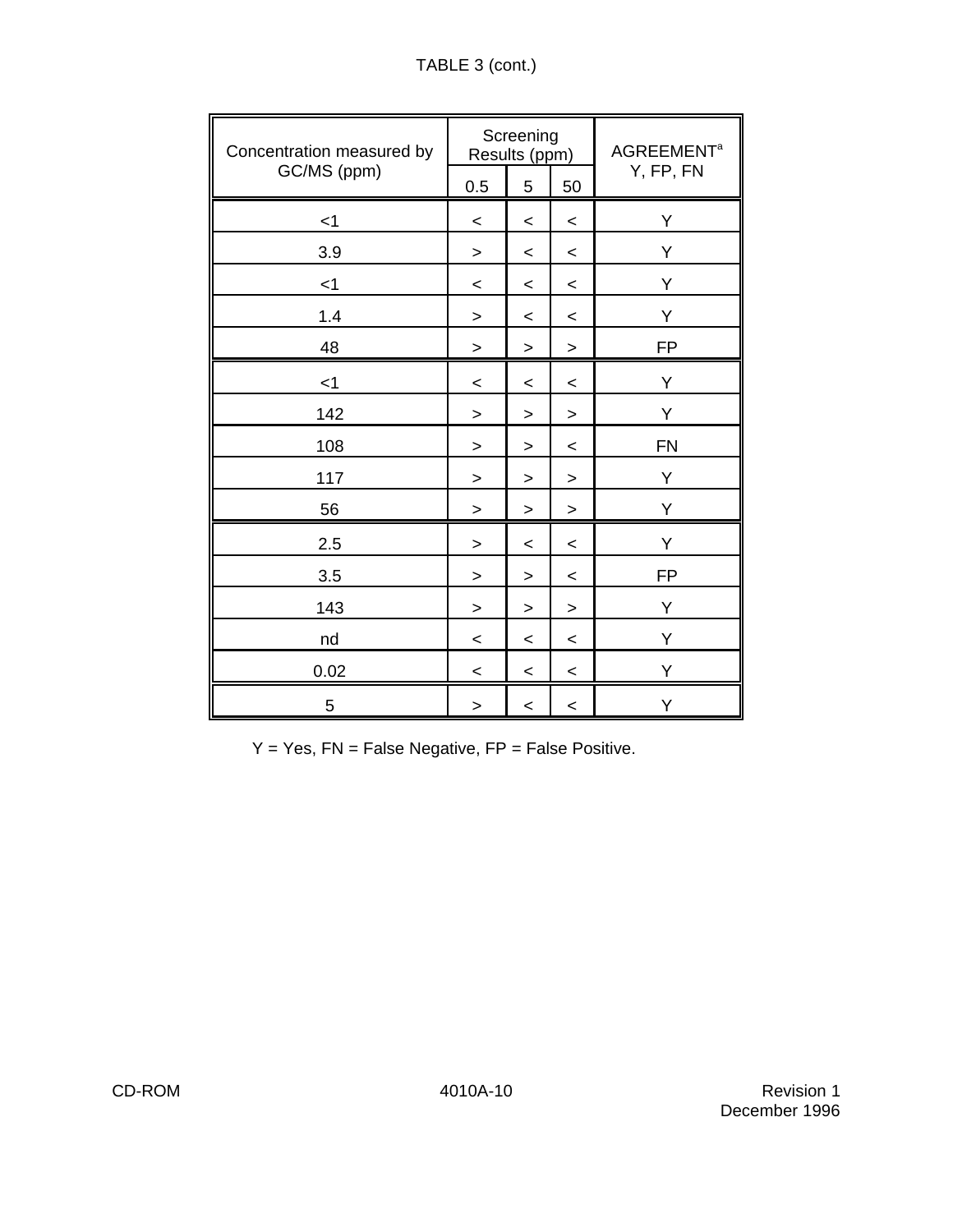## EnviroGard™ PCP in Soil Test Kit Sensitivity

| Part 1 - Average Response with Negative Soils |             |                       |                           |  |  |  |  |  |
|-----------------------------------------------|-------------|-----------------------|---------------------------|--|--|--|--|--|
| Soil#                                         | Soil Type   | Average %Bo $(n = 9)$ | <b>Standard Deviation</b> |  |  |  |  |  |
| S <sub>1</sub>                                | <b>LOAM</b> | 97.6                  | 3.0                       |  |  |  |  |  |
| S <sub>2</sub>                                | <b>CLAY</b> | 100.1                 | 1.4                       |  |  |  |  |  |
| S <sub>3</sub>                                | <b>SAND</b> | 101.4                 | 2.8                       |  |  |  |  |  |
| S <sub>4</sub>                                | <b>LOAM</b> | 99.4                  | 4.9                       |  |  |  |  |  |
| S <sub>5</sub>                                | <b>SAND</b> | 100.2                 | 3.1                       |  |  |  |  |  |
| S <sub>6</sub>                                | <b>CLAY</b> | 97.4                  | 2.7                       |  |  |  |  |  |
| S7                                            | LOAM/SAND   | 102.6                 | 0.3                       |  |  |  |  |  |
| S <sub>8</sub>                                | SAND/LOAM   | 97.5                  | 3.6                       |  |  |  |  |  |
| <b>AVERAGE</b>                                |             | 99.5                  | 5.2                       |  |  |  |  |  |

| PCP Concentration (ppm) | Average Absorbance | Average %Bo |
|-------------------------|--------------------|-------------|
| 0                       | 1.142              | N/A         |
| 5                       | 0.828              | 72.6        |
| 20                      | 0.556              | 48.7        |
| 50                      | 0.382              | 33.4        |
| 200                     | 0.162              | 14.1        |
|                         |                    |             |

#### **Part 3 - Method Sensitivity**

Based on Part 1 and Part 2 Above:

Average %Bo - 2 SD = 89.2 which is equivalent to 1.6 ppm PCP

Average %Bo - 3 SD = 84.0 which is equivalent to 2.3 ppm PCP

(%Bo = [(ODsample/ODnegative control)x100])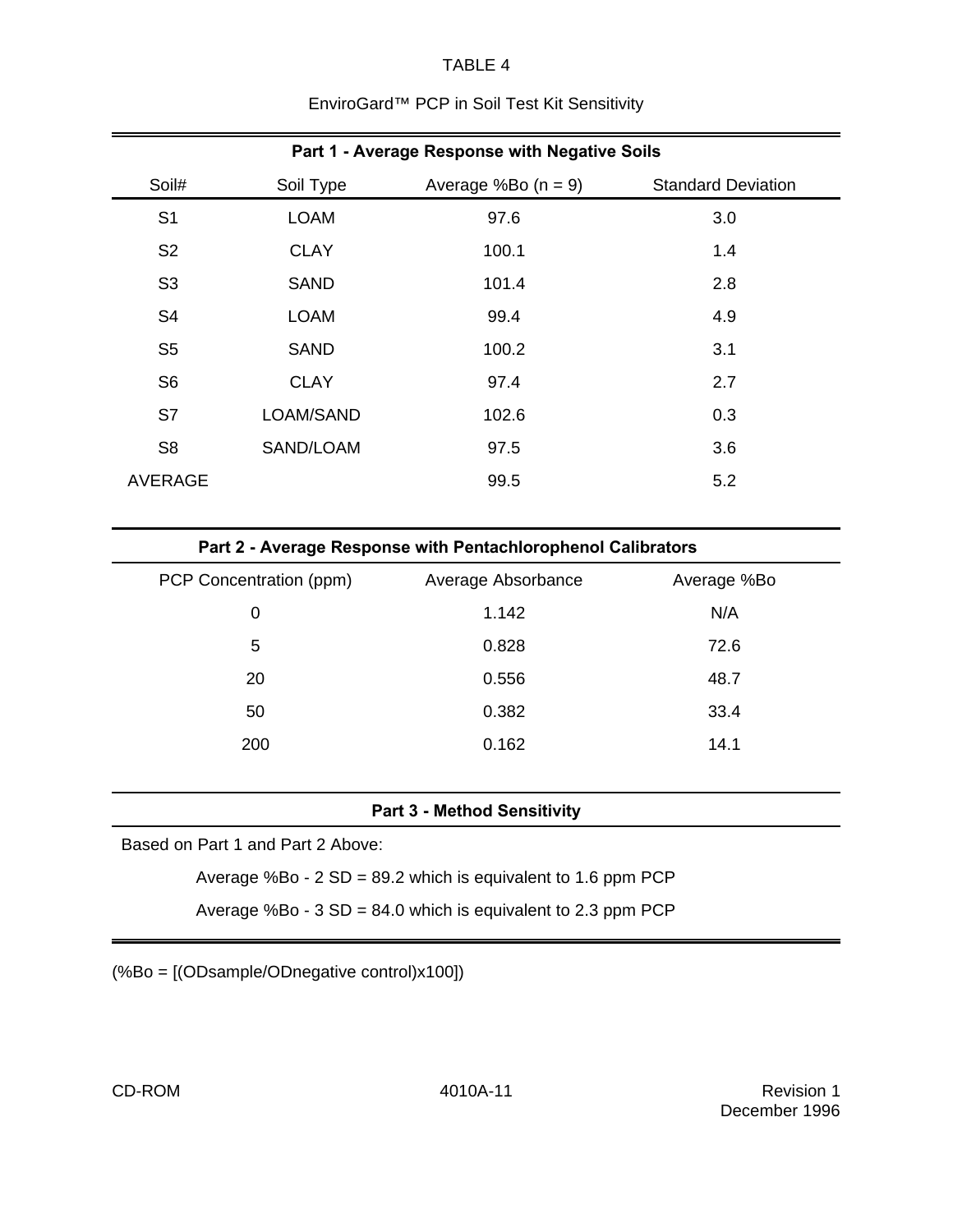# EFFECT OF WATER CONTENT IN SOIL SAMPLES<sup>a</sup>

| <u>Soil</u>    | % Water     | Fortified?     | <u>Rep. 1</u> | Rep. 2 | Rep. 3 | Mean  | Std. Dev. | $± 2$ SD Range |
|----------------|-------------|----------------|---------------|--------|--------|-------|-----------|----------------|
| S <sub>1</sub> | $\mathbf 0$ | <b>No</b>      | $104.5*$      | 106.5  | 99.7   | 103.6 | 3.5       | $96.6 - 111$   |
| S <sub>1</sub> | 30          | No.            | 101.9         | 106.3  | 95.2   | 101.1 | 5.6       | $89.9 - 112$   |
| S <sub>1</sub> | 0           | Yes            | 38.9          | 47.2   | 40.2   | 42.1  | 4.4       | $33.3 - 50.9$  |
| S <sub>1</sub> | 30          | Yes            | 49.2          | 51.1   | 48.2   | 49.5  | 1.5       | $46.5 - 52.5$  |
| S <sub>2</sub> | $\mathbf 0$ | <b>No</b>      | 97.8          | 105.7  | 96.7   | 100.1 | 4.9       | $90.3 - 110$   |
| S <sub>2</sub> | 30          | N <sub>o</sub> | 105.1         | 109.7  | 93.9   | 102.9 | 8.1       | $86.7 - 119$   |
| S <sub>2</sub> | $\mathbf 0$ | Yes            | 40.2          | 47.5   | 42.7   | 43.5  | 3.7       | $36.1 - 50.9$  |
| S <sub>2</sub> | 30          | Yes            | 48.8          | 47.2   | 44.8   | 46.9  | 2.0       | $42.9 - 50.9$  |
| S <sub>3</sub> | $\mathbf 0$ | <b>No</b>      | 98.3          | 107.1  | 99.7   | 101.7 | 4.7       | $92.3 - 111$   |
| S <sub>3</sub> | 30          | No.            | 111.5         | 103.1  | 95.1   | 103.2 | 8.2       | $86.8 - 120$   |
| S <sub>3</sub> | 0           | Yes            | 43.3          | 47.2   | 43.2   | 44.6  | 2.3       | $40.0 - 49.2$  |
| S <sub>3</sub> | 30          | Yes            | 46.5          | 49.8   | 48.0   | 48.1  | 1.7       | 44.7 - 51.5    |

\* All values shown are %Bo =  $[(OD_{\text{sample}}/OD_{\text{negative control}}) \times 100]$ 

<sup>a</sup> EnviroGard™ PCP in Soil (Millipore, Inc.)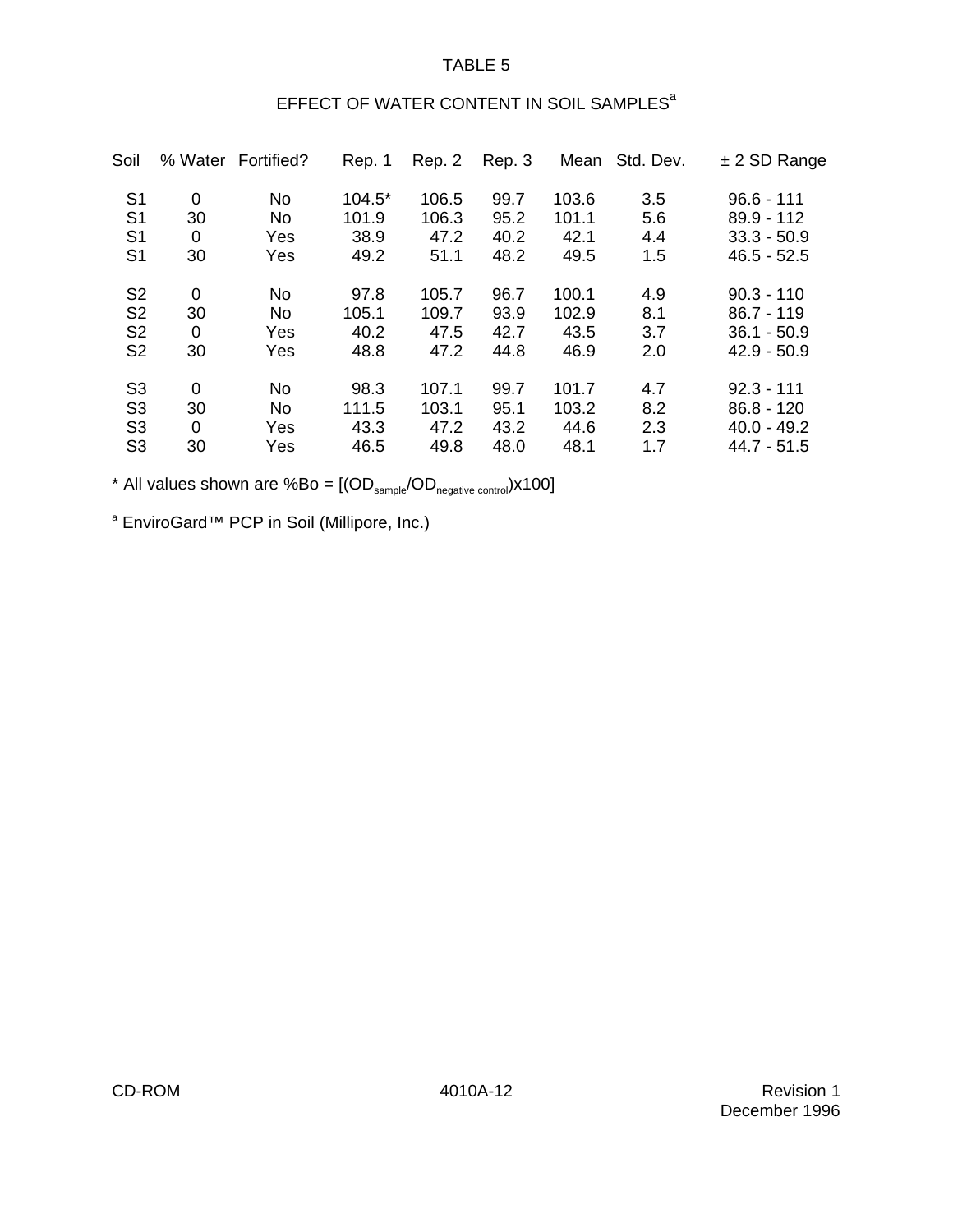# EFFECT OF pH OF SOIL SAMPLES<sup>a</sup>

| <u>Soil</u>    | <u>pH Adj.</u> | Fortified? | Rep. 1* | <u>Rep. 2</u> | Rep. 3 | <u>Mean</u> | Std. Dev. | ± 2 SD Range  |
|----------------|----------------|------------|---------|---------------|--------|-------------|-----------|---------------|
| S <sub>1</sub> | None           | No         | 103.1   | 98.6          | 98.6   | 100.1       | 2.6       | $94.9 - 105$  |
| S <sub>1</sub> | Acidic         | No         | 88.7    | 96.9          | 100.2  | 95.3        | 5.9       | $83.5 - 107$  |
| S <sub>1</sub> | <b>Basic</b>   | No         | 85.2    | 90.9          | 98.0   | 91.3        | 6.4       | 78.5 - 104    |
| S <sub>1</sub> | None           | Yes        | 52.7    | 44.8          | 45.8   | 47.8        | 4.3       | $39.2 - 56.4$ |
| S <sub>1</sub> | Acidic         | Yes        | 57.1    | 44.6          | 45.2   | 48.9        | 7.0       | $34.9 - 62.9$ |
| S <sub>1</sub> | <b>Basic</b>   | Yes        | 44.6    | 41.6          | 45.9   | 44.0        | 2.2       | $39.6 - 48.4$ |
|                |                |            |         |               |        |             |           |               |
| S <sub>2</sub> | None           | No         | 105.6   | 93.9          | 102.5  | 100.7       | 6.1       | $88.5 - 113$  |
| S <sub>2</sub> | Acidic         | No         | 104.4   | 91.3          | 105.8  | 100.5       | 8.0       | $84.5 - 117$  |
| S <sub>2</sub> | <b>Basic</b>   | No         | 93.4    | 87.7          | 105.8  | 95.6        | 9.3       | $77.0 - 114$  |
| S <sub>2</sub> | None           | Yes        | 47.8    | 45.1          | 44.3   | 45.7        | 1.8       | $42.1 - 49.3$ |
| S <sub>2</sub> | Acidic         | Yes        | 51.4    | 44.4          | 54.1   | 50.0        | 5.0       | $40.0 - 60.0$ |
| S <sub>2</sub> | <b>Basic</b>   | Yes        | 43.3    | 40.7          | 44.0   | 42.7        | 1.8       | $39.1 - 46.3$ |
|                |                |            |         |               |        |             |           |               |
| S <sub>3</sub> | None           | No         | 92.3    | 101.8         | 100.4  | 98.2        | 5.2       | $87.8 - 109$  |
| S <sub>3</sub> | Acidic         | No         | 96.6    | 91.9          | 98.5   | 95.7        | 3.4       | $88.9 - 103$  |
| S <sub>3</sub> | <b>Basic</b>   | No         | 87.7    | 99.8          | 96.3   | 94.6        | 6.2       | $82.2 - 107$  |
| S <sub>3</sub> | None           | Yes        | 55.2    | 49.5          | 55.9   | 53.6        | 3.5       | $46.6 - 60.6$ |
| S <sub>3</sub> | Acidic         | Yes        | 55.3    | 48.3          | 42.0   | 48.5        | 6.7       | $35.1 - 61.9$ |
| S <sub>3</sub> | <b>Basic</b>   | Yes        | 44.3    | 39.3          | 48.0   | 43.9        | 4.4       | $35.1 - 52.7$ |

\* All values shown are  $%Bo = [(OD_{\text{sample}}/OD_{\text{negative control}}) \times 100]$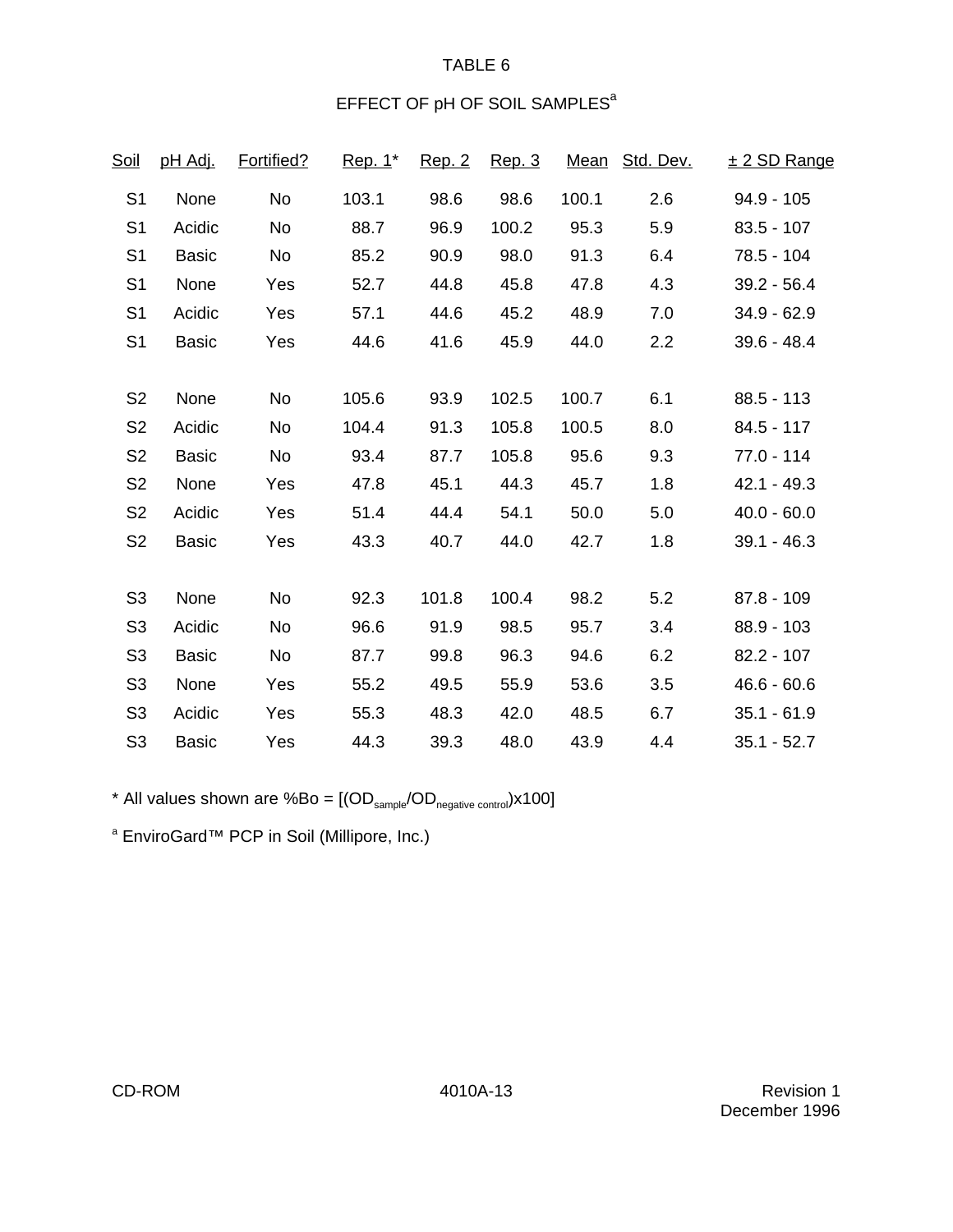# TEST KIT<sup>a</sup> BIAS

| Soil#          | Fortification(ppm) | <b>Extraction#</b> | Recovered(ppm)* | % Recovery |  |
|----------------|--------------------|--------------------|-----------------|------------|--|
| S <sub>1</sub> | 10                 | 1                  | 9               | 91         |  |
| S <sub>1</sub> | 10                 | $\overline{2}$     | 9               | 86         |  |
| S <sub>1</sub> | 10                 | 3                  | 9               | 88         |  |
| S <sub>1</sub> | 100                | 1                  | 84              | 84         |  |
| S <sub>1</sub> | 100                | $\overline{2}$     | 78              | 78         |  |
| S <sub>1</sub> | 100                | 3                  | 76              | 76         |  |
|                |                    |                    |                 | 84         |  |
| S <sub>2</sub> | 10                 | 1                  | 10              | 100        |  |
| S <sub>2</sub> | 10                 | 2                  | 8               | 76         |  |
| S <sub>2</sub> | 10                 | 3                  | 8               | 76         |  |
| S <sub>2</sub> | 100                | 1                  | 101             | 101        |  |
| S <sub>2</sub> | 100                | $\overline{2}$     | 98              | 98         |  |
| S <sub>2</sub> | 100                | 3                  | 88              | 88         |  |
|                |                    |                    |                 |            |  |
| S <sub>3</sub> | 10                 | 1                  | 7               | 72         |  |
| S <sub>3</sub> | 10                 | 2                  | 8               | 76         |  |
| S <sub>3</sub> | 10                 | 3                  | 8               | 81         |  |
| S <sub>3</sub> | 100                | 1                  | 95              | 95         |  |
| S <sub>3</sub> | 100                | $\overline{2}$     | 90              | 90         |  |
| S <sub>3</sub> | 100                | 3                  | 87              | 87         |  |
|                |                    |                    |                 |            |  |

Overall Average %Recovery = 86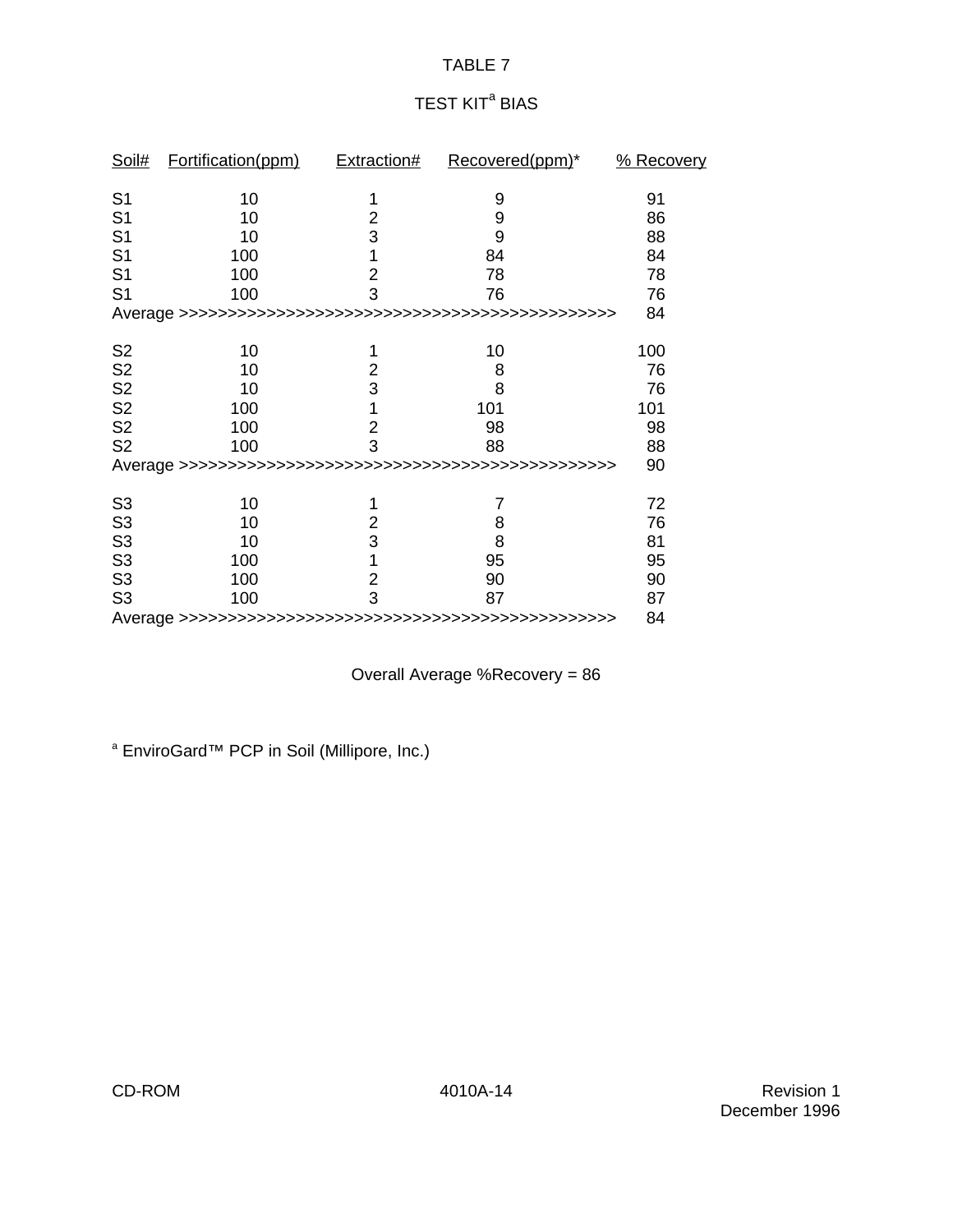# EFFECT OF CO-CONTAMINATION WITH DIESEL OIL<sup>a</sup>

| Soil#          | Adulterated | Fortified  | Rep.#1 | Rep.#2 | Rep.H3 | Mean  |
|----------------|-------------|------------|--------|--------|--------|-------|
| S <sub>1</sub> | NO          | NO         | 103.2* | 92.5   | 99.8   | 98.5  |
| S <sub>1</sub> | <b>YES</b>  | NO         | 93.4   | 99.4   | 106.2  | 99.7  |
| S <sub>1</sub> | <b>NO</b>   | <b>YES</b> | 52.7   | 44.8   | 45.8   | 47.8  |
| S <sub>1</sub> | <b>YES</b>  | <b>YES</b> | 50.9   | 49.7   | 44.6   | 48.4  |
| S <sub>2</sub> | NO          | NO         | 103.1  | 98.3   | 102.3  | 101.2 |
| S <sub>2</sub> | <b>YES</b>  | <b>NO</b>  | 85.4   | 95.1   | 99.9   | 93.5  |
| S <sub>2</sub> | <b>NO</b>   | <b>YES</b> | 47.8   | 45.1   | 44.3   | 45.7  |
| S <sub>2</sub> | <b>YES</b>  | <b>YES</b> | 44.6   | 50.8   | 49.0   | 48.1  |
| S <sub>3</sub> | <b>NO</b>   | <b>NO</b>  | 98.9   | 95.4   | 108.1  | 100.8 |
| S <sub>3</sub> | <b>YES</b>  | NO         | 103.8  | 99.7   | 101.4  | 101.6 |
| S <sub>3</sub> | <b>NO</b>   | <b>YES</b> | 55.2   | 49.5   | 55.9   | 53.6  |
| S <sub>3</sub> | <b>YES</b>  | <b>YES</b> | 50.4   | 50.6   | 56.7   | 52.6  |

\* Figures are  $%Bo = [(OD_{sample}/OD_{negative\ control})*100]$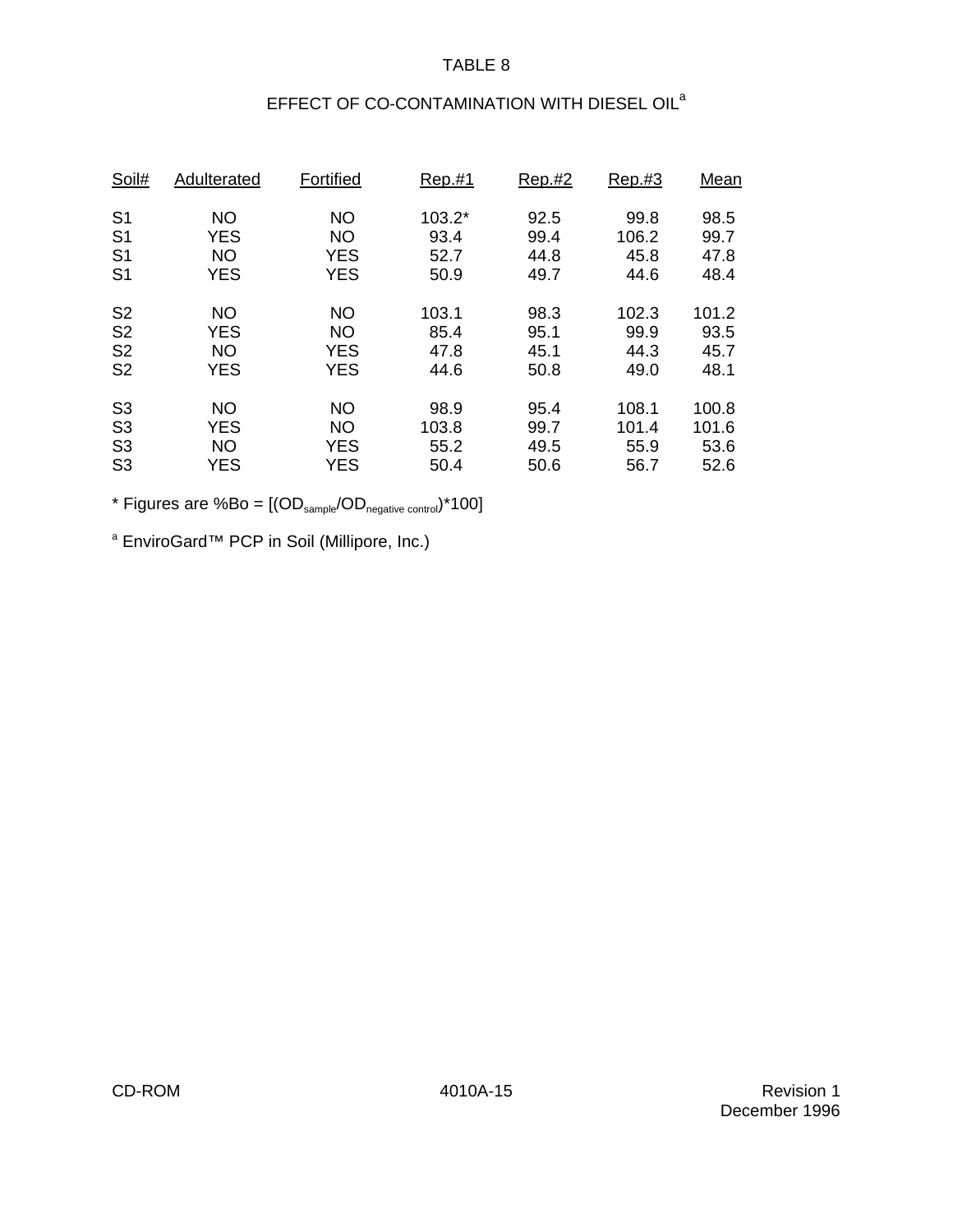# FIELD DUPLICATES<sup>a</sup>

|                            |       |      | Sample ID |      |      |
|----------------------------|-------|------|-----------|------|------|
|                            | 059   | 073  | 074       | 086  | 087  |
| <b>Method 8270</b>         |       |      |           |      |      |
| Determination #1           | 9600  | 74.8 | 836       | 6.59 | 34.0 |
| Determination #2           | 10300 | 78.2 | 1520      | 6.88 | 51.8 |
| Average                    | 9950  | 76.5 | 1178      | 6.74 | 42.9 |
| <b>Standard Deviation</b>  | 495   | 2.4  | 484       | 0.20 | 12.6 |
| % Coefficient of Variation | 5.0   | 3.1  | 41        | 3.0  | 29   |
|                            |       |      |           |      |      |
| <u>Immunoassay</u>         |       |      |           |      |      |
| Determination #1           | 4480  | 79.5 | 604       | 2.4  | 36.0 |
| Determination #2           | 3370  | 122  | 421       | 5.0  | 24.0 |
| Average                    | 3920  | 101  | 512       | 3.7  | 30.0 |
| <b>Standard Deviation</b>  | 785   | 30.0 | 129       | 1.8  | 8.5  |
| % Coefficient of Variation | 20    | 30   | 25        | 50   | 28   |

\* For the purpose of this comparison, quantitative values were calculated for the immunoassay.

<sup>a</sup> EnviroGard™ PCP in Soil (Millipore, Inc.)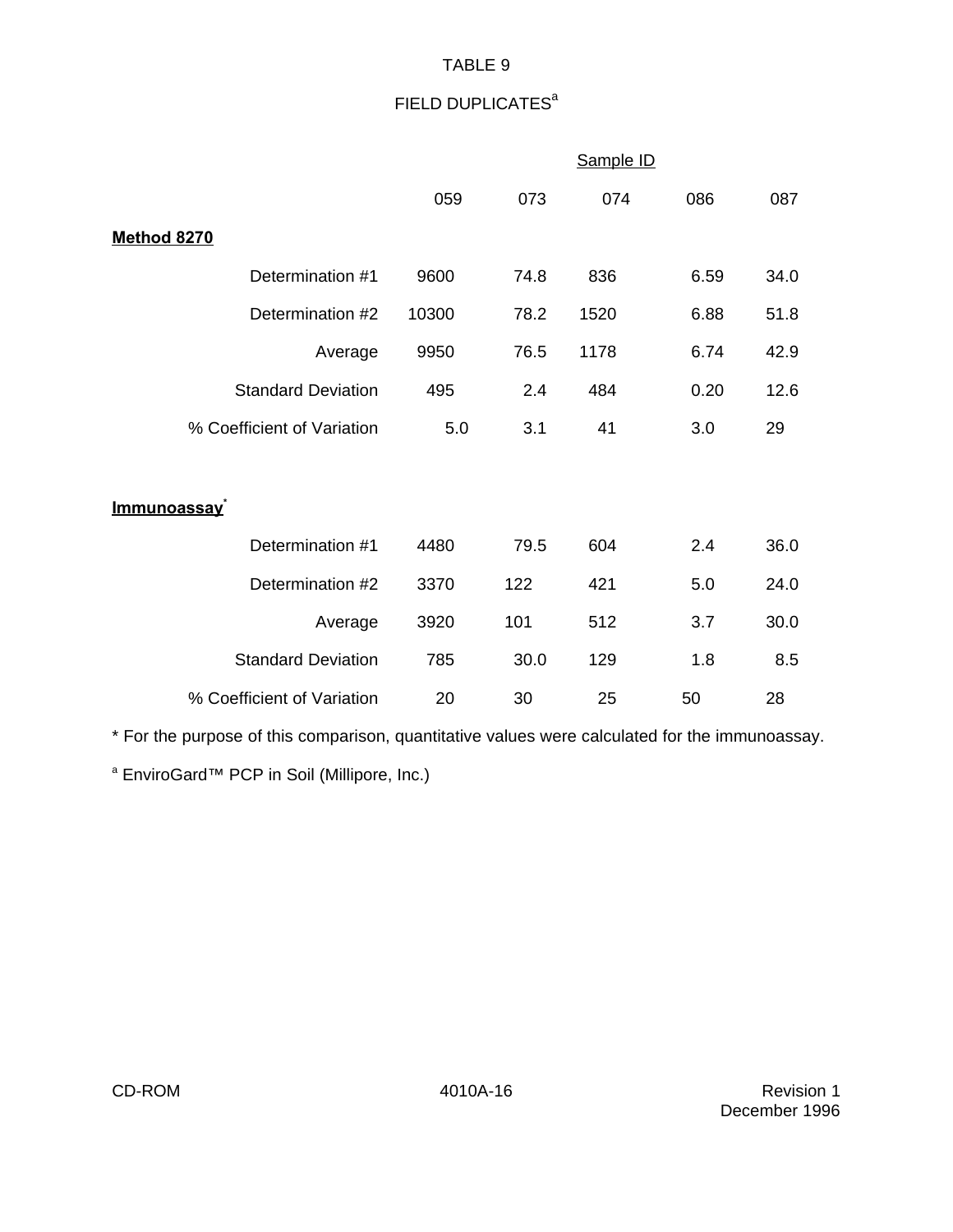#### IMMUNOASSAY<sup>a</sup> COMPARED TO METHOD 8270 TEST INTERPRETATION AT 10 PPM PCP

| <b>Sample ID</b> | Method 8270 | <b>Immunoassay</b> | Concurrence? |
|------------------|-------------|--------------------|--------------|
| 059              | 9600        | >10                | <b>YES</b>   |
| 059D             | 10300       | >10                | <b>YES</b>   |
| 060              | 1010        | >10                | <b>YES</b>   |
| 061              | 2740        | $>10$              | <b>YES</b>   |
| 063              | 1610        | >10                | <b>YES</b>   |
| 064              | 1980        | >10                | <b>YES</b>   |
| 065              | 1580        | >10                | <b>YES</b>   |
| 066              | 57.8        | >10                | <b>YES</b>   |
| 067              | 110         | $>10$              | <b>YES</b>   |
| 068              | 47.7        | >10                | <b>YES</b>   |
| 069              | 798         | >10                | <b>YES</b>   |
| 070              | 2890        | >10                | <b>YES</b>   |
| 071              | 289         | >10                | <b>YES</b>   |
| 072              | 326         | $>10$              | <b>YES</b>   |
| 073              | 74.8        | >10                | <b>YES</b>   |
| 073D             | 78.2        | >10                | <b>YES</b>   |
| 074              | 836         | >10                | <b>YES</b>   |
| 074D             | 1520        | >10                | <b>YES</b>   |
| 075              | 3690        | $>10$              | <b>YES</b>   |
| 076              | 4590        | >10                | <b>YES</b>   |
| 077              | 2040        | >10                | <b>YES</b>   |
| 078              | 1720        | >10                | <b>YES</b>   |
| 079              | 792         | $>10$              | <b>YES</b>   |
| 080              | 2550        | >10                | <b>YES</b>   |
| 081              | 125         | >10                | <b>YES</b>   |
| 082              | 2400        | >10                | <b>YES</b>   |
| 083              | 270         | >10                | <b>YES</b>   |
| 084              | 1140        | >10                | <b>YES</b>   |
| 085              | 57.7        | >10                | <b>YES</b>   |
| 086              | 6.59        | < 10               | <b>YES</b>   |
| 086D             | 6.88        | < 10               | <b>YES</b>   |
| 087              | 34.0        | >10                | <b>YES</b>   |
| 087D             | 51.8        | $>10$              | <b>YES</b>   |